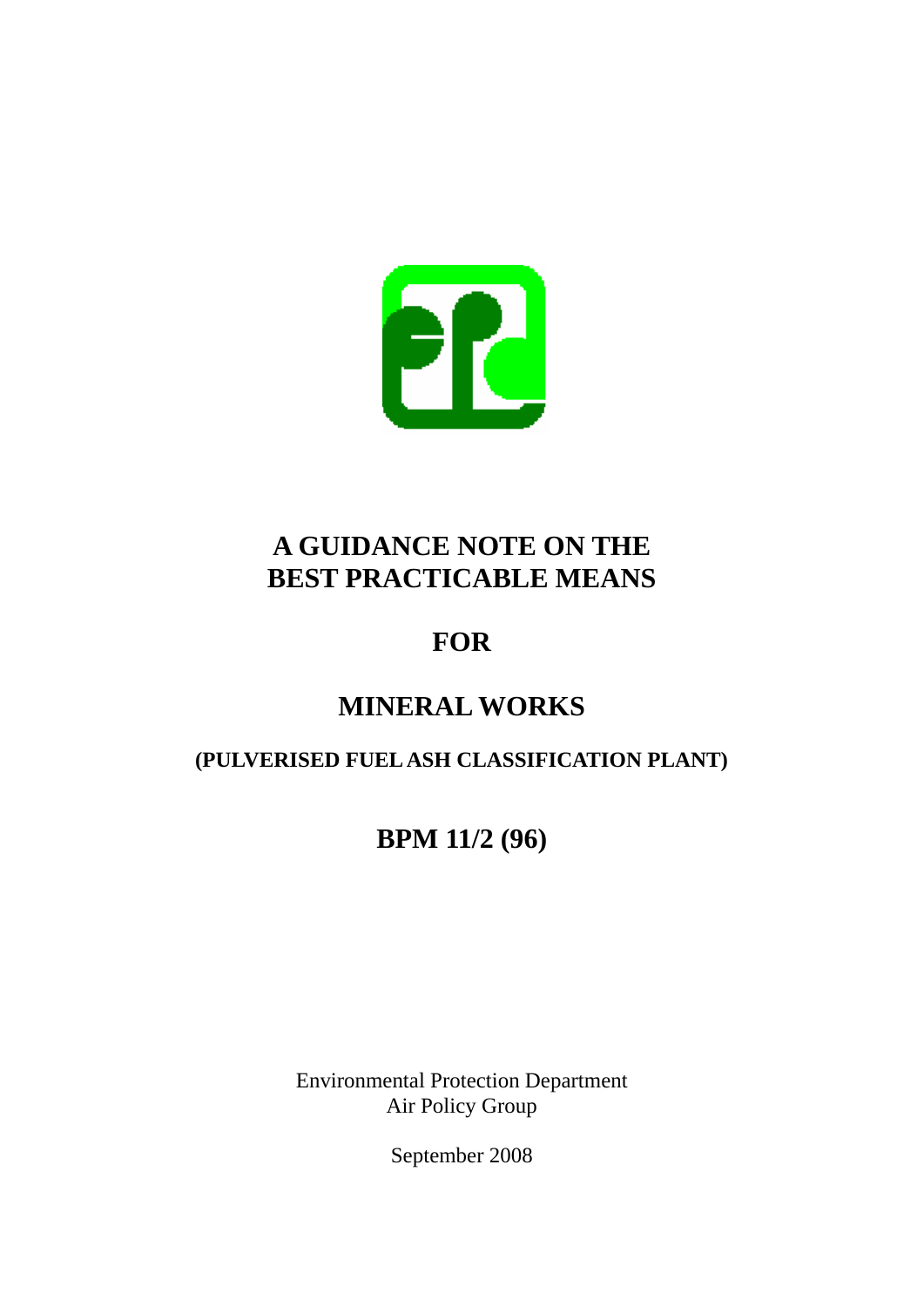#### **1. INTRODUCTION**

- 1.1 This Note is one of a series issued by the Environmental Protection Department to provide guidance on air pollution management for processes specified under Part IV of the Air Pollution Control Ordinance (the Ordinance). It also serves as a guide for the assessment of an application for Specified Process licence under the Ordinance.
- 1.2 It should be understood that this Note sets out the basic requirements for the applicant to provide and maintain the best practicable means for the prevention of emission of air pollutants. The applicant should recognize that whether a licence is granted or refused, and on what conditions, will depend on all the circumstances of an individual application besides the requirements set out in this Note. The Authority may devise specific requirements for individual facility carrying out the specified process.
- 1.3 This Note covers the specified process and associated processes for the below operations under "Minerals Works" as described in Schedule 1 to the Ordinance in which:
	- (a) the processing capacity exceeds 5,000 tonnes per annum; and in which-
	- (b) pulverised fuel ash is subjected to any grading by a process giving rise to dust, not being any works described in any other specified process.

#### **2. EMISSION LIMITS**

- 2.1 All emissions to air, other than steam or water vapour, shall be colourless, free from persistent mist or fume, and free from droplets.
- 2.2 Emissions from the specified process and associated processes as covered by this Note shall not:
	- (a) exceed the concentration limit set out in Annex I.
	- (b) appear to be as dark as or darker than Shade 1 on the Ringelmann Chart when compared in the appropriate manner with the Ringelmann Chart or an approved device.

#### **3. FUEL RESTRICTION**

3.1 All fuels to be used shall comply with the Air Pollution Control (Fuel Restriction) Regulations in force.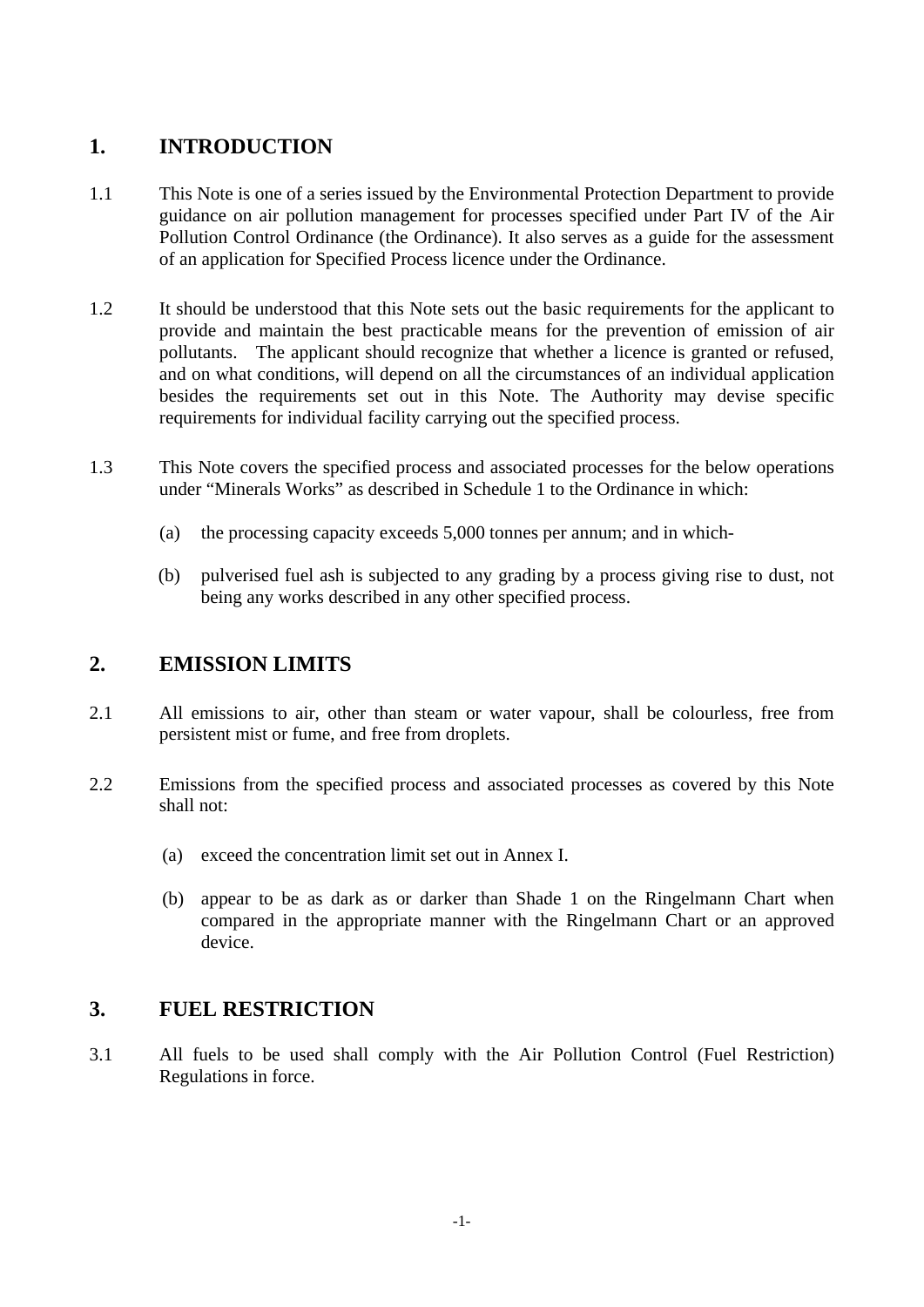#### **4. CONTROL OF EMISSIONS**

- 4.1 All sources of air pollutant emissions shall be identified. Appropriate mitigation measures acceptable to the Authority shall be provided to minimize the emission of pollutants and to prevent:
	- (a) harm to the environment, adverse effect to the human health or creation of any nuisance situation;
	- (b) threatening the attainment or maintenance of the relevant air quality objectives; and
	- (c) imposing undue constraint on the existing and future development or land use.
- 4.2 Clean energy sources and fuels with proven benefits to air pollution reduction shall be used whenever possible in the relevant specified process and associated operations. The use of electricity or gaseous fuel for process heating or production of goods is always recommended.
- 4.3 Pulverised fuel ash shall be conveyed, processed and stored in a totally enclosed system unless the pulverised fuel ash is adequately conditioned with water or other wetting agent to an extent that fugitive dust emissions arising from the above activities can be avoided.
- 4.4 The locations of air pollutant emission sources shall be agreed by the Authority and determined by mathematical or physical dispersion modelling techniques acceptable to the Authority. The aim is to ensure the emission limits stipulated in Section 2 of this Note can be satisfied.
- 4.5 Written, up-to-date, authorised standard operation and maintenance procedure shall be available to ensure the effective implementation of all air pollution control measures.

#### **5. OPERATION AND MAINTENANCE**

- 5.1 Best practicable means requirements include not only the provision of the appliances, but the proper operation and maintenance of equipment, its supervision when in use, and the training and supervision of properly qualified staff.
- 5.2 In general, equipment shall be repaired as soon as practicable. Specific operation and maintenance requirements may be specified for individual equipment.
- 5.3 Malfunction, breakdown or failure of any process or air pollution control equipment that may result in abnormal emission of air pollutants shall be reported to the Authority within 3 working days after the incident.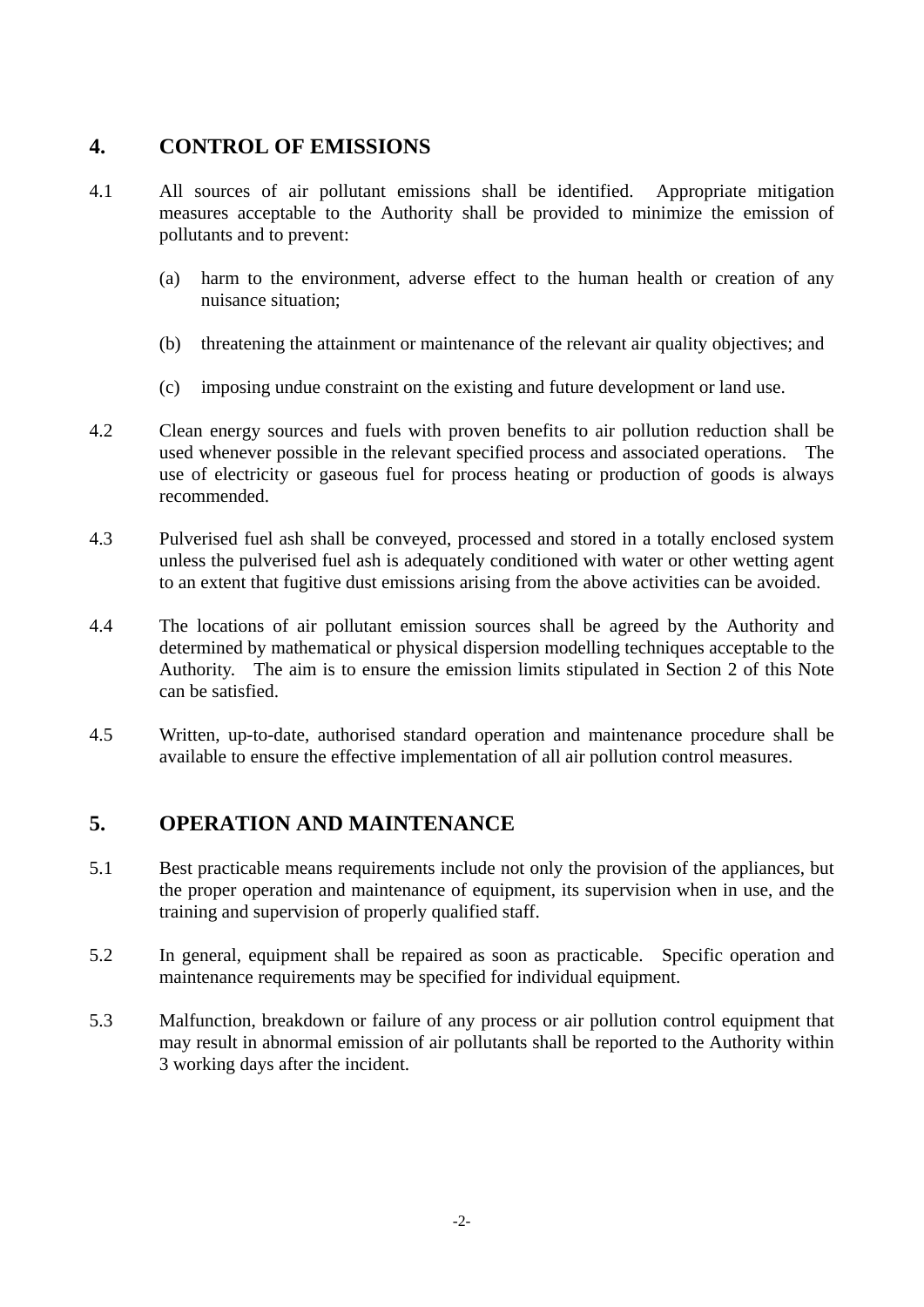#### **6. MONITORING REQUIREMENTS**

- 6.1 Essential operation parameter(s) which may significantly affect the emission of air pollutants shall be properly monitored.
- 6.2 Source and ambient monitoring, the frequency of which will be determined by the Authority, may be required to demonstrate the emissions are properly controlled.

#### **7. COMMISSIONING**

conducted to demonstrate the performance and capability of the air pollution measures. 7.1 Commissioning trials (*to be witnessed by the Authority whenever appropriate*) shall be A report of the commissioning trial shall be submitted to the Authority within 1 month after completion of the trial.